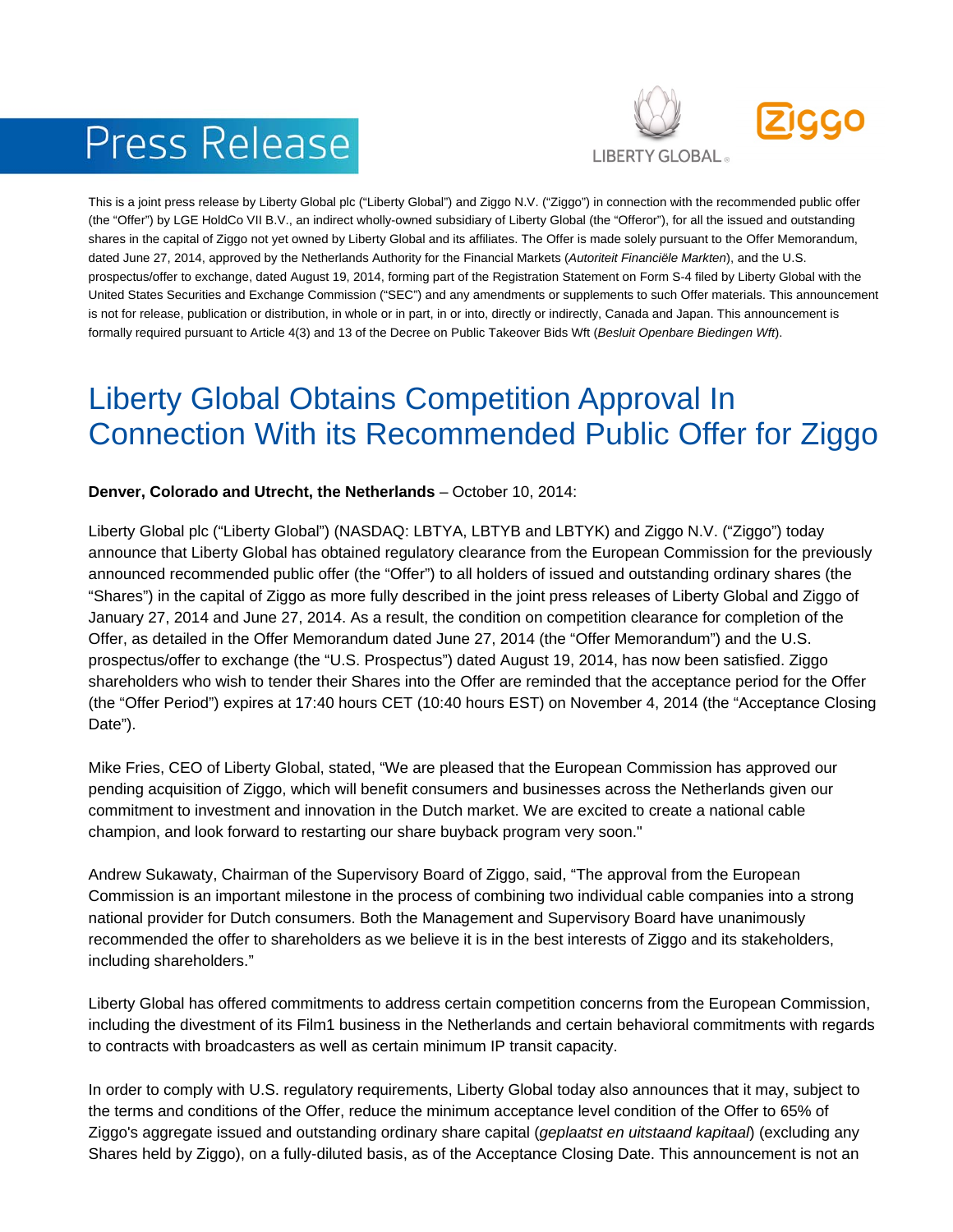

indication of current acceptance levels and does not constitute a reduction of the minimum acceptance level condition at this time. Any such reduction would only occur upon the expiration of the Offer Period. As of the date of this announcement, assuming the Asset Sale and Liquidation Resolutions adopted at Ziggo's Extraordinary General Meeting on August 26, 2014 remain in full force and effect, the minimum acceptance condition will be 80% (and not 95%) of Ziggo's aggregate issued and outstanding ordinary share capital (*geplaatst en uitstaand kapitaal*) (excluding any Shares held by Ziggo), on a fully-diluted basis, as of the Acceptance Closing Date. Ziggo shareholders are reminded that withdrawal rights terminate upon the expiration of the Offer Period and that any Shares tendered during the Offer Period and not withdrawn prior to the Acceptance Closing Date will remain subject to the Offer. Ziggo shareholders that have already tendered their Shares in the Offer, but whose willingness to tender will be affected by a possible reduction of the minimum acceptance condition to 65%, should therefore withdraw their tendered shares immediately, but in any event, before the expiration of the Offer Period.

Article 13 of the Dutch Decree on Public Takeover Bids requires any transactions in Shares to be reported without delay. Liberty Global therefore announces it has today lent a financial institution 15,670,888 Shares ("Lent Shares"). As described in the Offer Memorandum and the U.S. Prospectus, this transaction is effected pursuant to the exercise by the financial institution of its right of re-use under the previously disclosed collar and financing arrangement entered into by an affiliate of Liberty Global in July 2013 (the "Ziggo Collar and Loan"). No separate consideration is payable in connection with the transaction as it forms part of the broader collar financing arrangement. Currently Liberty Global's capital interest in Ziggo comprises 57,000,738 Shares, corresponding to approximately 28.5% of Ziggo's issued capital, of which 15,670,888 shares are now lent out, corresponding to approximately 7.8% of Ziggo's issued capital. The Lent Shares may or may not be tendered under the Offer by their respective holders and therefore may or may not be included in the calculation of the acceptance level. Reference is made to the Offer Memorandum for more details on the Ziggo Collar and Loan.

#### **Exchange Agent**

ING Bank N.V. (Attention: Sjoukje Hollander/Remko Los) Bijlmerdreef 888 1102 MG Amsterdam The Netherlands Telephone: + 31 20 563 6546 / + 31 20 563 6619 Fax: + 31 20 563 6959 E-mail: iss.pas@ing.nl

#### **Information Agent**

Georgeson Westplein 11, 3016 BM, Rotterdam, Netherlands 480 Washington Boulevard, 26th Floor, Jersey City, NJ 07310 USA Toll-Free Number for European Retail Shareholders: 00 800 3814 3814 European Bank and Broker Helpline: +44 (0) 870 703 6357 Toll-Free Number for Institutional and U.S. Shareholders: (877) 507-1756 Email: ziggo@georgeson.com